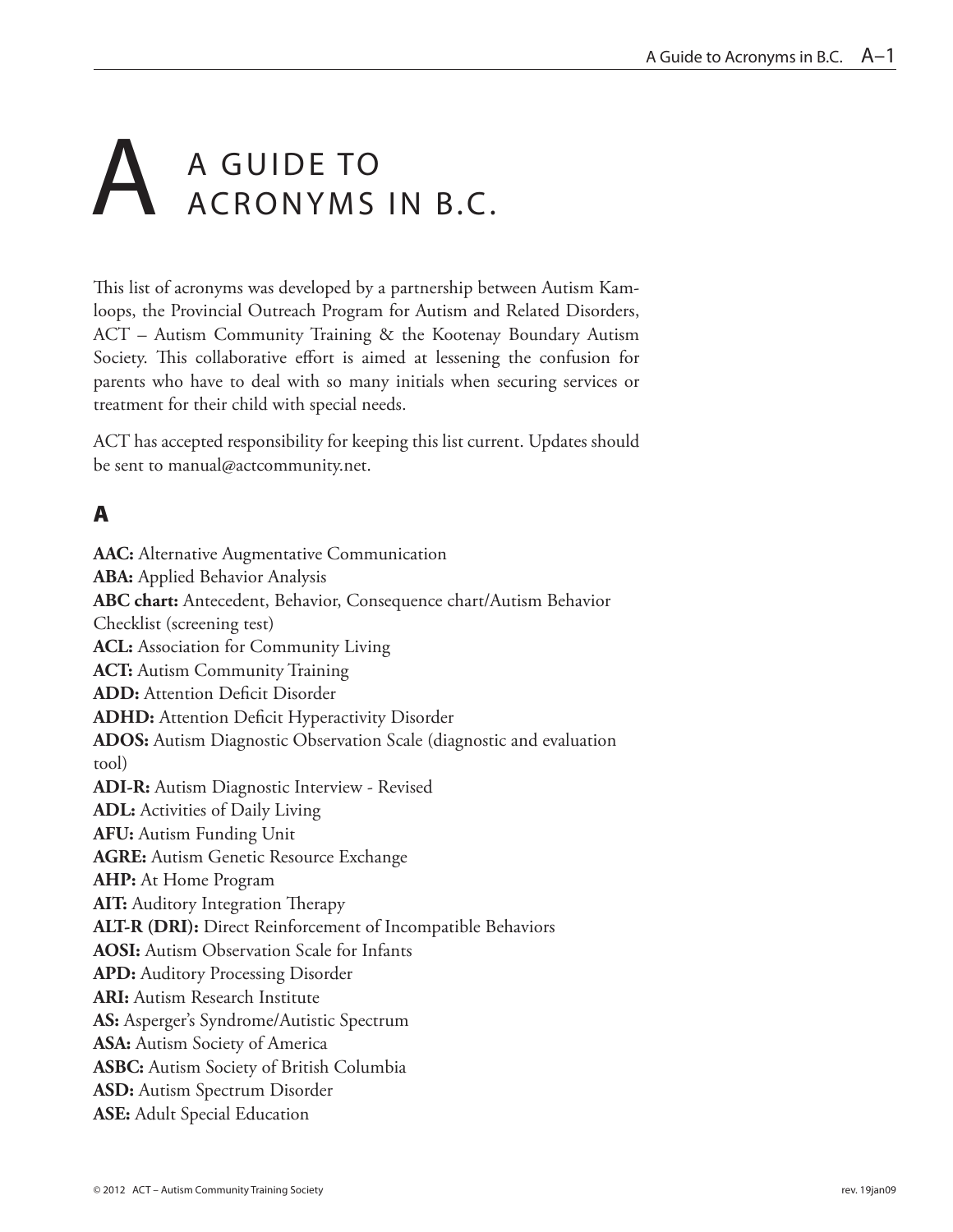**Aspie:** A Person with Asperger's Syndrome **AVB:** Applied Verbal Behavior/Analysis of Verbal Behavior

#### B

**BCAAN:** BC Autism Assessment Network **BCACL:** British Columbia Association for Community Living **BCASLPA:** B.C. Association of Speech-Language Pathologists and Audiologists **BCCPAC:** BC Confederation of Parent Advisory Councils **BCPSEA:** BC Public School Employers' Association **BCTF:** BC Teachers' Federation **BD:** Behavioral Disorder **BI:** Behavioral Interventionist **BMP:** Behavior Management Plan **BPI:** Behavioral Plan of Intervention **BSP:** Behavior Support Plan

## C

**C&W:** Children's & Women's Hospital **CA:** Classroom Assistant **CACL:** Canadian Association for Community Living **CAM:** Complementary and Alternative Medicine **CAN:** Cure Autism Now **CAPD:** Central Auditory Processing Disorder **CAPP:** Career & Personal Planning **CARS:** Childhood Autism Rating Scale (diagnostic and evaluation tool) **CBI:** Communication, Behavior, Instruction **CBT:** Cognitive Behavioral Therapy **CCRR:** Child Care Resource and Referral **CCW:** Child Care Worker **CD:** Conduct Disorder **CDA:** Clinical Diagnostic Assessment **CDC:** Children's Development Centre/Centre for Disease Control and Prevention **CF:** Casein Free **CHADD:** Children and Adults with Attention Deficit Disorders **CHAT:** Checklist for Autism in Toddlers **CIC:** Child In Care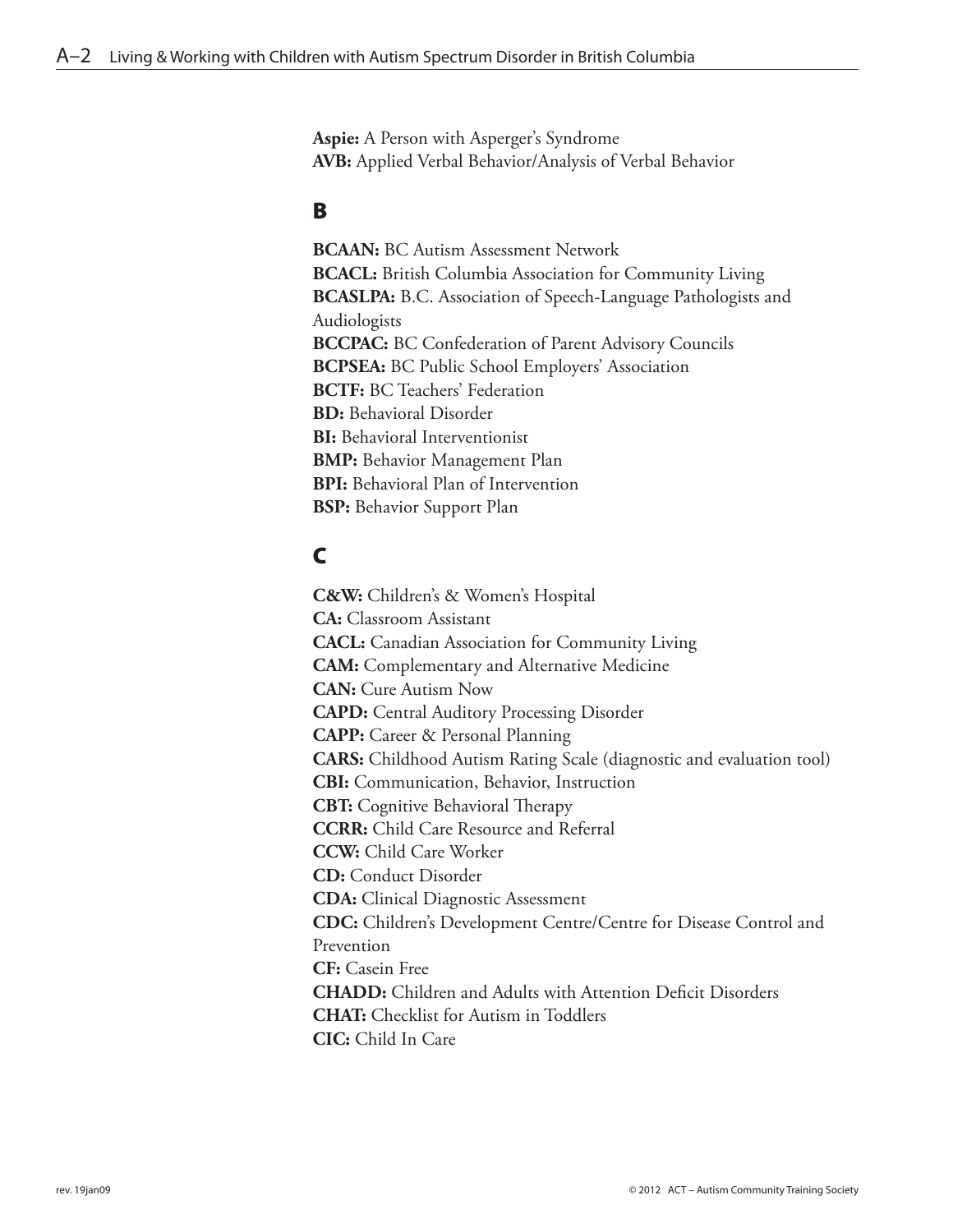**CLBC:** Community Living British Columbia **CLS:** Community Living Services **CNS:** Central Nervous System **CP:** Cerebral Palsy **CPI:** Non Violent Crisis Intervention Program (Crisis Prevention Institute) **CRA:** Canada Revenue Agency **CST:** Craniosacral Therapy **CTFRC:** Children's Therapy & Family Resource Centre **CUPE:** Canadian Union of Public Employees

# D

**DAN:** Defeat Autism Now **DD:** Development Disorder/Developmentally Delayed **DH:** Developmentally Handicapped **DIR:** Developmental, Individual-Difference, Relationship-Based **DMG:** Dimethylglycine **DRL:** Differential Reinforcement of Lower Rates of Behavior **DRO:** Differential Reinforcement of Other Behaviors **DRT:** District Resource Teacher **DS:** Down Syndrome/District Supervisor **DSM:** Diagnostic Statistical Manual **DSM-IV:** Diagnostic and Statistical Manual fourth edition **DSMR:** Diagnostic Statistical Manual (Revised) **DTF:** Discrete Trial Format **DTT:** Discrete Trial Training **DX:** Diagnosis

# E

**EA:** Educational Assistant **EAI:** Extended Autism Intervention **ECE:** Early Childhood Education **EEG:** Electroencephalogram **EI:** Early Intervention **EIBI:** Early Intensive Behavioral Intervention **EQ:** Emotional Quotient **ESL:** English as a Second Language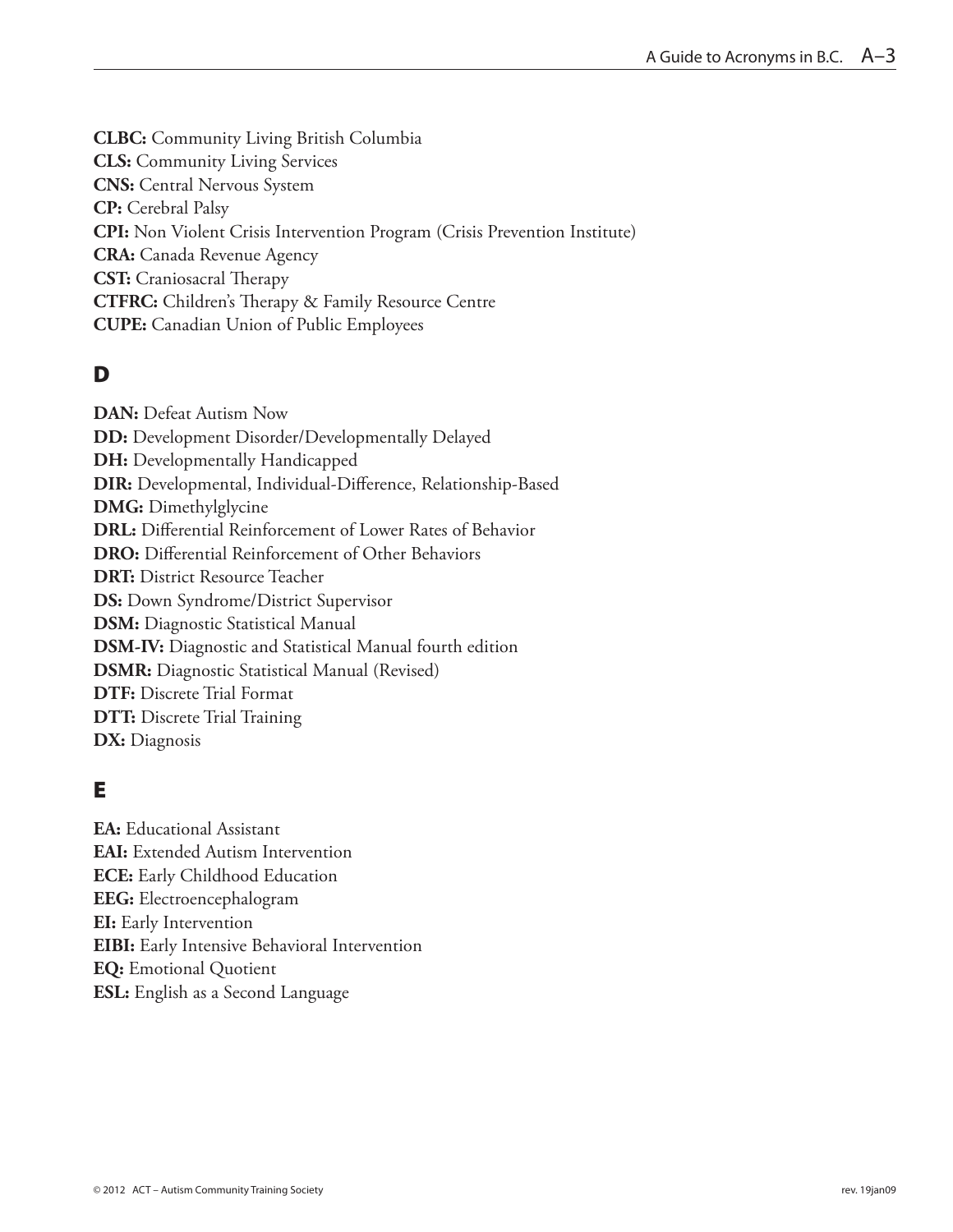#### F

**FA:** Functional Analysis **FAE:** Fetal Alcohol Effects **FAS:** Fetal Alcohol Syndrome **FASD:** Fetal Alcohol Spectrum Disorder **FAW:** Financial Assistance Workers **FBA:** Functional Behavior Assessment **FC:** Facilitated Communication **FEAT:** Families for Early Autism Treatment **FHAN:** Fraser Health Autism Network **FOIPOP:** Freedom of Information/Protection of Privacy **FSA:** Foundation Skills Assessment **FSI:** Family Support Institute **FSP:** Family Support Plan **FTE:** Full Time Equivalent **FVAS:** Fraser Valley Autism Society

## G

**GAD:** Generalized (or global) Anxiety Disorder **GF:** Gluten Free **GFCF:** Gluten Free/Casein Free

#### H

**HFA:** High Functioning Autism **HSCL:** Health Services for Community Living

## I

**IBI:** Intense Behavior Intervention **ICD (10):** International Classification of Mental Disorders Tenth Addition **IDP:** Infant Development Program **IEII:** Interim Early Intensive Intervention **IEP:** Individual Education Plan **IF:** Individualized Funding **IHCAN:** Interior Health Children's Assessment Network **IP:** In Progress **IPG:** Integrated Play Group **IQ:** Intelligence Quotient **IRP:** Integrated Resource Package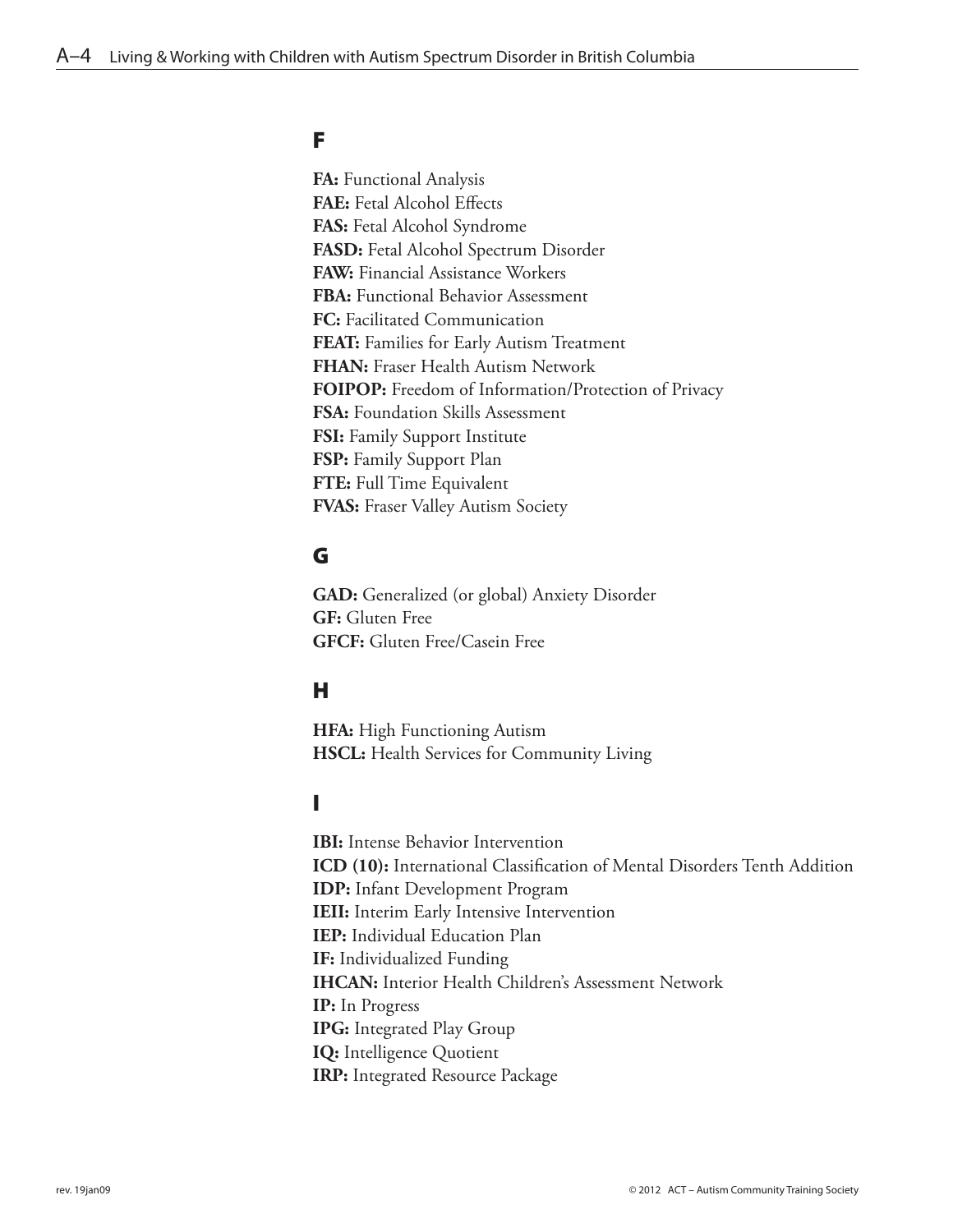# K

**K:** Kindergarten **KBAS:** Kootenay Boundary Autism Society **KSCL:** Kootenay Society for Community Living

# L

**LA:** Learning Assistance **LD:** Learning Disability **LFA:** Low Functioning Autism **LRC:** Learning Resource Centre

#### M

**MAPS:** McGill Action Planning System **MCFD:** Ministry of Children and Family Development **MDT:** Multidisciplinary Team **MEIA:** Ministry of Employment & Income Assistance **MHR:** Ministry of Human Resources **MMR:** Mumps, Measles, Rubella (Vaccination) **MOE:** Ministry of Education **MOH:** Ministry of Health **MRI:** Magnetic Resonance Imaging **MSP:** Medical Service Plan

#### N

**NDA:** No Diagnosis of Anything **NLD:** Non-verbal Learning Disability **NLP:** Natural Language Paradigm **NOS:** Not Otherwise Specified **NT:** Neurotypical/Neurologically Typical **NVLD:** Non-verbal Learning Disability

## O

**O&M:** Orientation and Mobility **OASIS:** Online Asperger Syndrome Information & Support **OCD:** Obsessive Compulsive Disorder **ODD:** Oppositional Defiant Disorder **OPM:** Over Protective Mom **OT:** Occupational Therapist/Occupational Therapy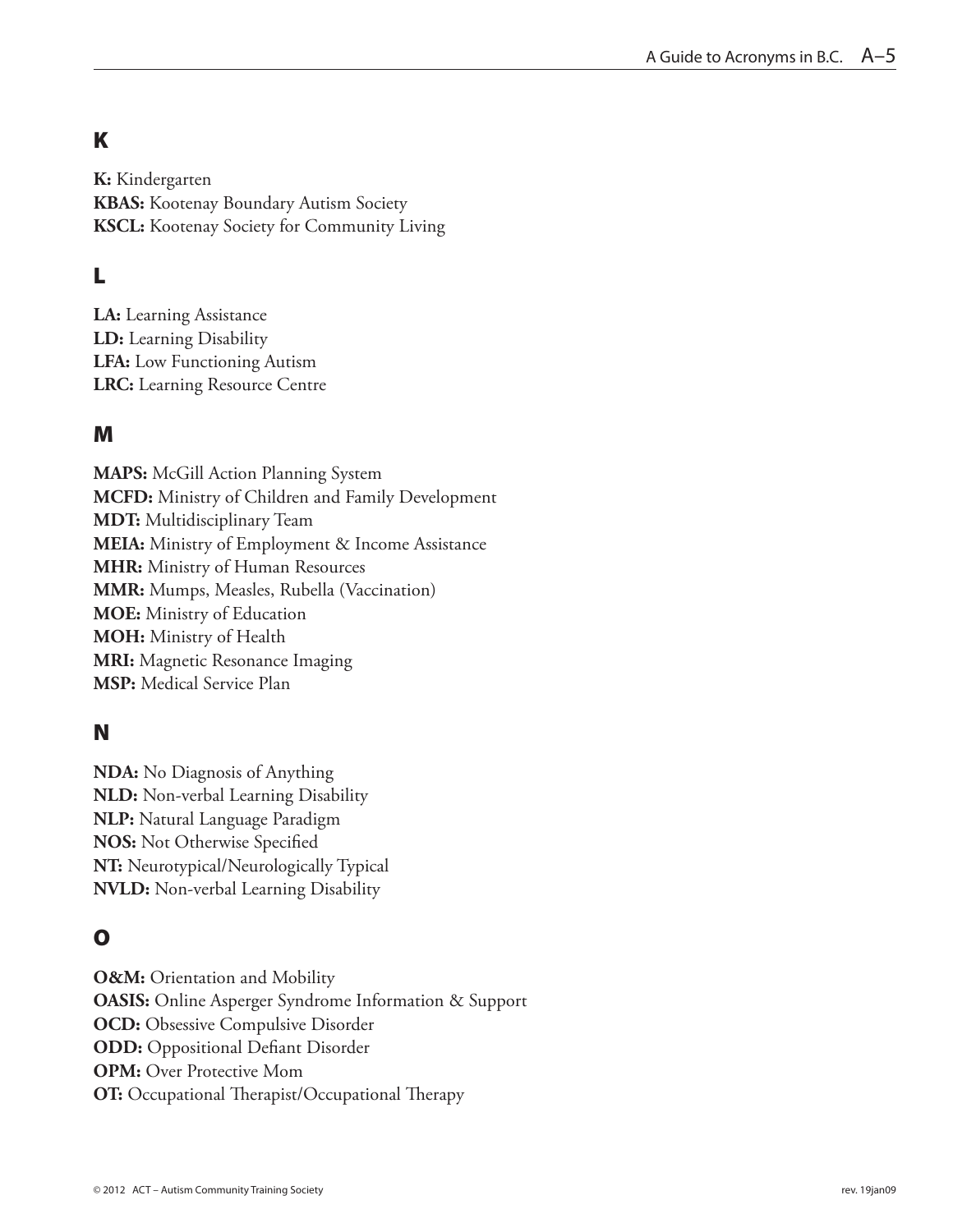#### P

**PAC:** Parent Advisory Council **Para Pro:** Para Professional (CA/EA/TA/SEA) **PARC:** Provincial Autism Resource Centre **PATH:** Planning Alternative Tomorrow with Hope **PBS:** Positive Behavior Support **PCS:** Picture Communication Symbols **PDD:** Pervasive Developmental Disorder **PDD-NOS:** Pervasive Developmental Disorder – Not otherwise specified **PECS:** Picture Exchange Communication System **PEN:** Personal Education Number **PHSA:** Provincial Health Services Agency **PISP:** Provincial Integration Support Program **PLAN:** Planned Lifetime Advocacy Network **POCA:** Parents of Children with Autism **POPARD:** Provincial Outreach Program for Autism and Related Disorders **POPFASD:** Provincial Outreach Program for Fetal Alcohol Syndrome Disorder Pro D: Professional Development **PRT:** Pivotal Response Training **PSP:** Personal Service Plan **Psycho-ed:** Psycho-educational Assessment **PT:** Physical Therapist/Physical Therapy **PTSD:** Post Traumatic Stress Disorder **PWD:** Person with a Disability

#### R

**R, C, F, F:** From Verbal Behavior: Reception, Classification, Feature, Function **RASP:** Registry of Autism Service Providers **RDA:** Relationship Development Assessment **RDI:** Relationship Development Intervention

#### S

**SBT:** School Based Team **SCDP:** Supported Child Development Program **SCERTS:** Social Communication, Emotional Regulation and Transactional Support **SD:** Stimulus Demand/School District/Standard Deviation **SEA:** Special Education Assistant